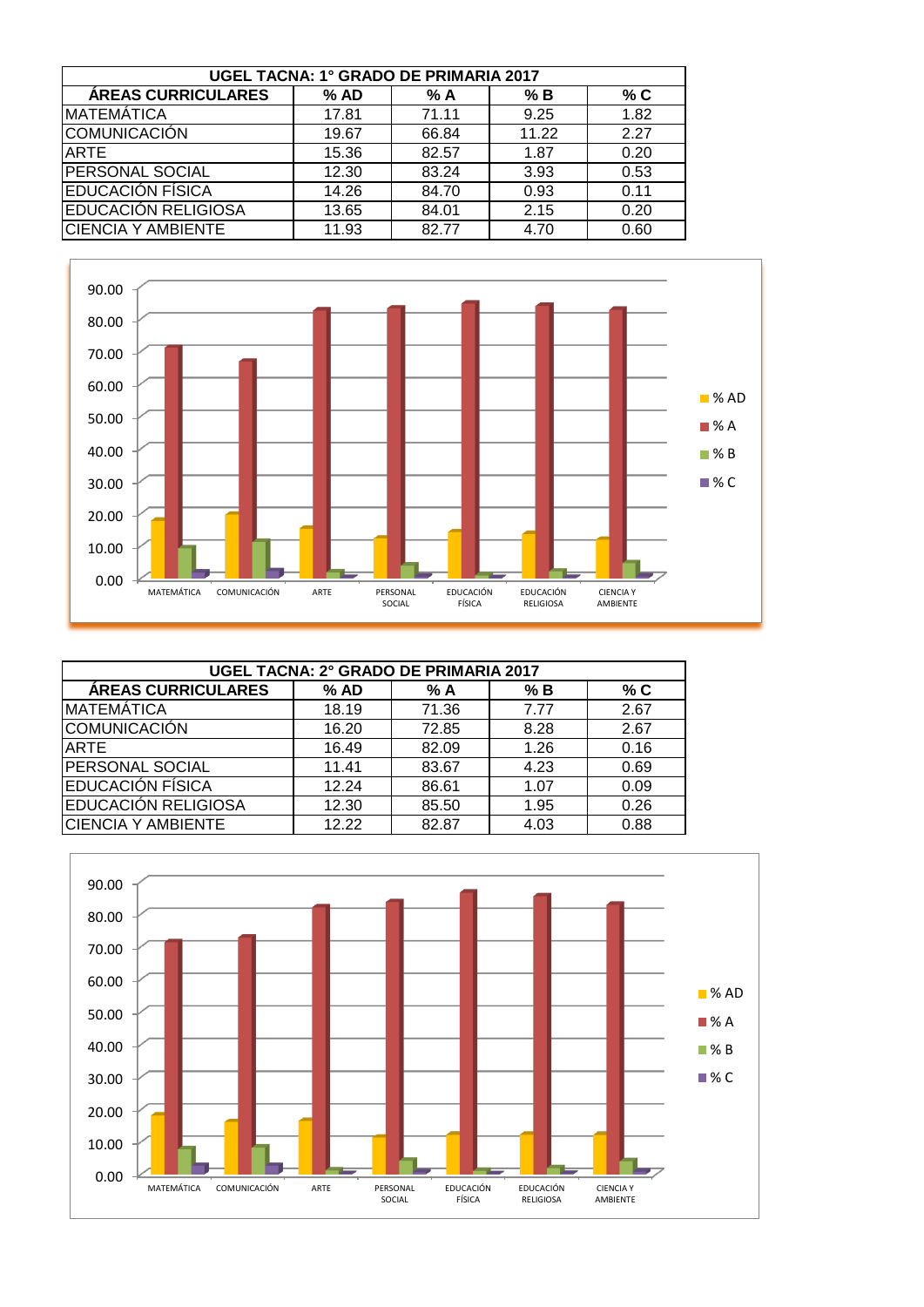| UGEL TACNA: 3° GRADO DE PRIMARIA 2017 |        |       |      |      |  |  |  |  |  |
|---------------------------------------|--------|-------|------|------|--|--|--|--|--|
| <b>ÁREAS CURRICULARES</b>             | $%$ AD | % A   | % B  | % C  |  |  |  |  |  |
| <b>MATEMÁTICA</b>                     | 14.24  | 73.76 | 9.90 | 2.11 |  |  |  |  |  |
| <b>COMUNICACIÓN</b>                   | 13.45  | 76.01 | 8.50 | 2.04 |  |  |  |  |  |
| <b>ARTE</b>                           | 19.61  | 78.96 | 1.19 | 0.23 |  |  |  |  |  |
| <b>PERSONAL SOCIAL</b>                | 11.35  | 84.39 | 3.54 | 0.72 |  |  |  |  |  |
| <b>EDUCACIÓN FÍSICA</b>               | 12.42  | 86.27 | 1.19 | 0.13 |  |  |  |  |  |
| EDUCACIÓN RELIGIOSA                   | 14.08  | 83.81 | 1.85 | 0.25 |  |  |  |  |  |
| <b>CIENCIA Y AMBIENTE</b>             | 11.25  | 83.30 | 4.48 | 0.98 |  |  |  |  |  |



| UGEL TACNA: 4° GRADO DE PRIMARIA 2017 |        |               |       |      |  |  |  |  |
|---------------------------------------|--------|---------------|-------|------|--|--|--|--|
| <b>ÁREAS CURRICULARES</b>             | $%$ AD | % A           | % B   | % C  |  |  |  |  |
| <b>MATEMATICA</b>                     | 13.50  | 74.71         | 10.15 | 1.64 |  |  |  |  |
| <b>COMUNICACIÓN</b>                   | 14.06  | 76.55<br>7.95 |       |      |  |  |  |  |
| ARTE                                  | 16.74  | 82.26         | 0.89  | 0.11 |  |  |  |  |
| <b>PERSONAL SOCIAL</b>                | 10.49  | 85.85         | 3.01  | 0.65 |  |  |  |  |
| <b>EDUCACIÓN FÍSICA</b>               | 11.71  | 87.09         | 1.16  | 0.04 |  |  |  |  |
| <b>EDUCACIÓN RELIGIOSA</b>            | 13.43  | 85.13         | 1.18  | 0.26 |  |  |  |  |
| <b>CIENCIA Y AMBIENTE</b>             | 10.03  | 85.19         | 4.17  | 0.62 |  |  |  |  |

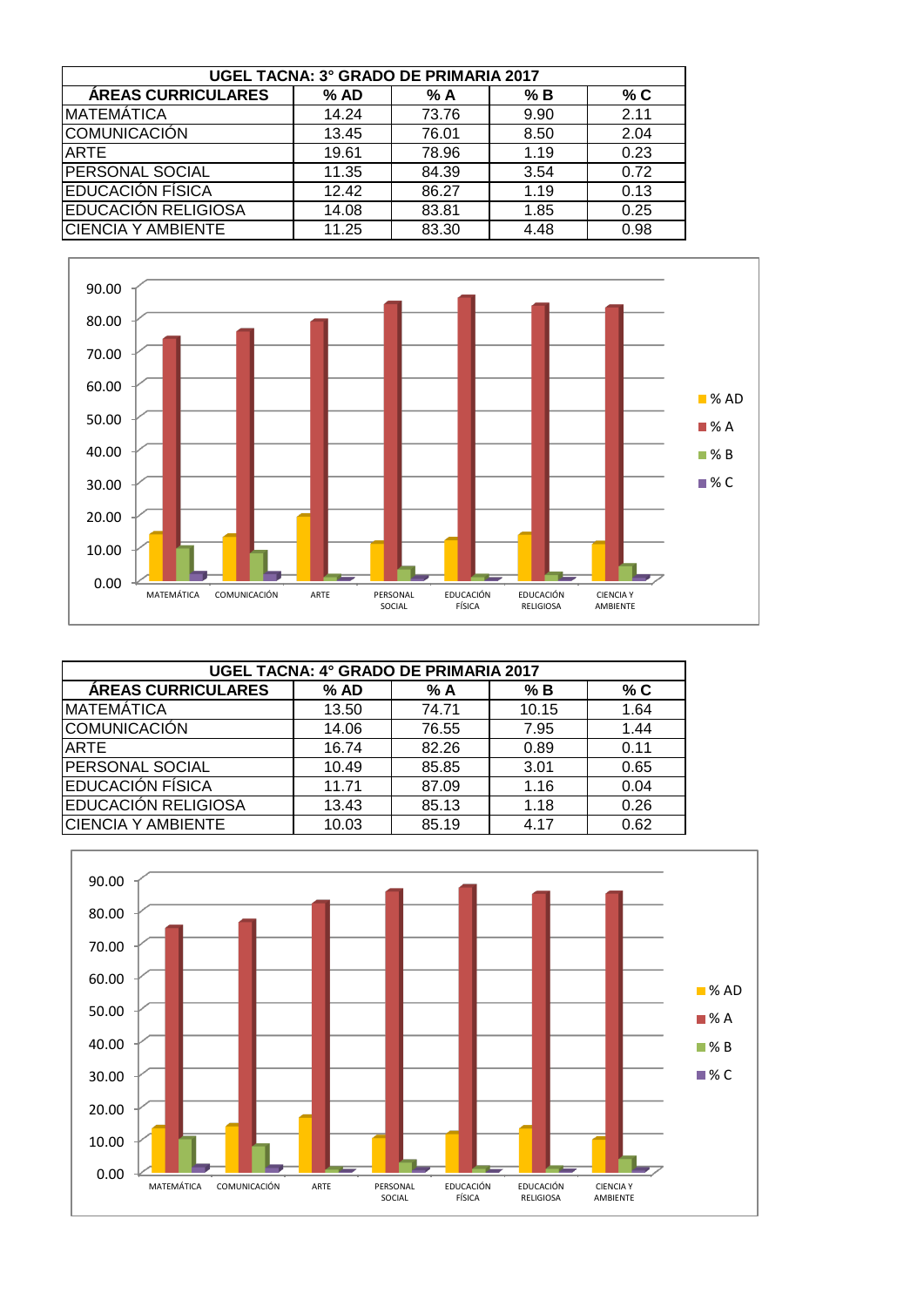| <b>UGEL TACNA: 5° GRADO DE PRIMARIA 2017</b> |        |       |      |      |  |  |  |  |  |
|----------------------------------------------|--------|-------|------|------|--|--|--|--|--|
| <b>ÁREAS CURRICULARES</b>                    | $%$ AD | % A   | % B  | % C  |  |  |  |  |  |
| <b>MATEMATICA</b>                            | 12.64  | 76.73 | 8.89 | 1.74 |  |  |  |  |  |
| <b>COMUNICACIÓN</b>                          | 11.69  | 79.85 | 6.81 | 1.65 |  |  |  |  |  |
| <b>ARTE</b>                                  | 16.54  | 81.52 | 1.80 | 0.14 |  |  |  |  |  |
| <b>PERSONAL SOCIAL</b>                       | 11.76  | 84.68 | 2.80 | 0.76 |  |  |  |  |  |
| <b>EDUCACIÓN FÍSICA</b>                      | 17.61  | 80.60 | 1.49 | 0.30 |  |  |  |  |  |
| EDUCACIÓN RELIGIOSA                          | 14.28  | 83.51 | 1.91 | 0.30 |  |  |  |  |  |
| <b>CIENCIA Y AMBIENTE</b>                    | 11.39  | 84.41 | 3.40 | 0.80 |  |  |  |  |  |



| <b>UGEL TACNA: 6° GRADO DE PRIMARIA 2017</b> |        |               |      |      |  |  |  |  |  |
|----------------------------------------------|--------|---------------|------|------|--|--|--|--|--|
| <b>ÁREAS CURRICULARES</b>                    | $%$ AD | % A           | % B  | % C  |  |  |  |  |  |
| <b>MATEMÁTICA</b>                            | 12.64  | 82.28         | 4.63 | 0.45 |  |  |  |  |  |
| <b>COMUNICACIÓN</b>                          | 12.51  | 83.91         | 3.24 | 0.35 |  |  |  |  |  |
| ARTE                                         | 18.99  | 80.16<br>0.77 |      |      |  |  |  |  |  |
| <b>PERSONAL SOCIAL</b>                       | 11.93  | 86.27         | 1.60 | 0.20 |  |  |  |  |  |
| <b>EDUCACIÓN FÍSICA</b>                      | 19.19  | 78.65         | 1.65 | 0.50 |  |  |  |  |  |
| <b>EDUCACIÓN RELIGIOSA</b>                   | 14.94  | 84.67         | 0.35 | 0.04 |  |  |  |  |  |
| <b>CIENCIA Y AMBIENTE</b>                    | 10.35  | 87.66         | 1.82 | 0.17 |  |  |  |  |  |